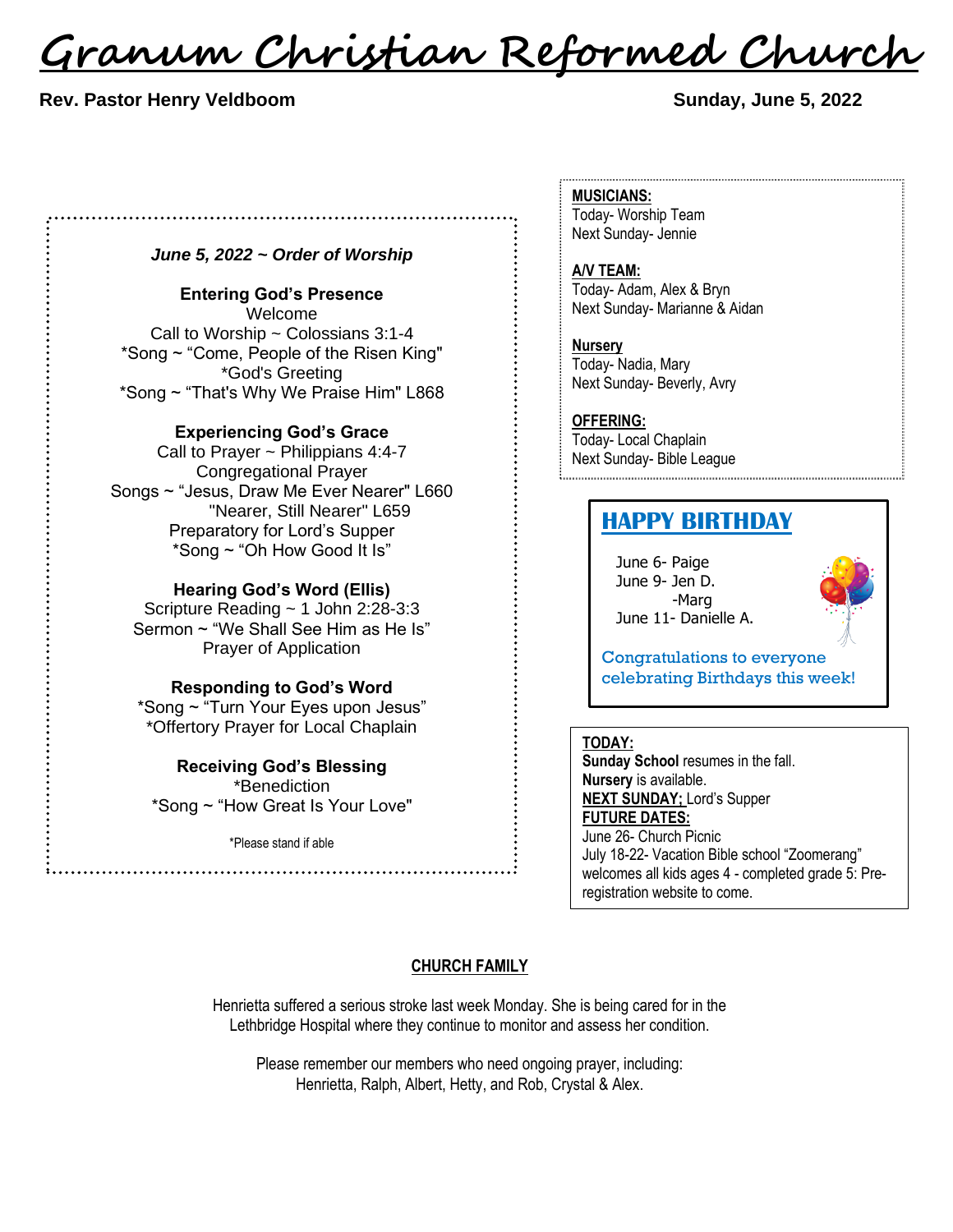June 1, 2022 Council Meeting Notes

- The date of our Church Picnic is fast approaching. The picnic will be after the service on Sunday, June 26 at the church. Please bring a salad or dessert to share, and plates and cutlery for you and your family. Also bring lawn chairs as we will be outside, weather permitting.
- VBS will be held on July 18-22. Preparations are being made, so mark the date on your calendar.
- Council decided it is time to create a new picture directory. A date in September will be arranged. We are looking for someone to work with the pictorial company to organize this event. If you are this person, please email the clerk at granumcrcclerk@gmail.com
- Next Council meeting: Wednesday, July 6, 2022 at 7:30pm. Elders will meet at 7pm.

Next Sunday, June 12, we will have **Lord's Supper**. We are all encouraged to come celebrate God's love and grace extended to us in the sacrifice of our Lord Jesus.

**Mark your calendars-** the church picnic is back!! Sunday June 26 after church in the fellowship hall/parking lot. Bouncy castles and activities for the kids! (Candy bags too!) Council will provide BBQ hot dogs and hamburgers, and weather dependent we will also have a fire pit for s'mores. We kindly request that each family provide a salad or dessert, and bring your own plates, cutlery and folding chairs for this event. After lunch we will be organizing a fun game of volleyball for all ages to enjoy fellowship! Hope to see everyone there!

**Nursery**: A friendly reminder that the nursery will continue to be available throughout the summer during the church service for your children. The nursery helpers will leave after the song before the reading of the text for the sermon. If you have any questions or concerns, please contact Breanne.

**VBS meeting** today: the VBS package has arrived!! Anyone who has or who wants to volunteer for VBS this summer (July 18-22) please meet today right after church in the Sunday school room behind the sanctuary. Thank you, Sharla

**Attention Graduates (or parents).** We would like to announce all those in our congregation who are graduating from high-school or post-secondary school. Please send your name, school, and the program you are completing, as well as your future plans if you know them, to info@granumcrc.com.

> Recorded videos of services can be found on our Granum CRC YouTube channel. Go to YouTube and in search box enter "GranumCRC AV" and click on that search result option. Then click on the video you want to watch. [https://www.youtube.com/channel/UCs0yVlMAC\\_bnTpqX8Ch0xfA](https://www.youtube.com/channel/UCs0yVlMAC_bnTpqX8Ch0xfA) Previous bulletins with order of worship can be found on our website. <https://www.granumcrc.com/news-1>